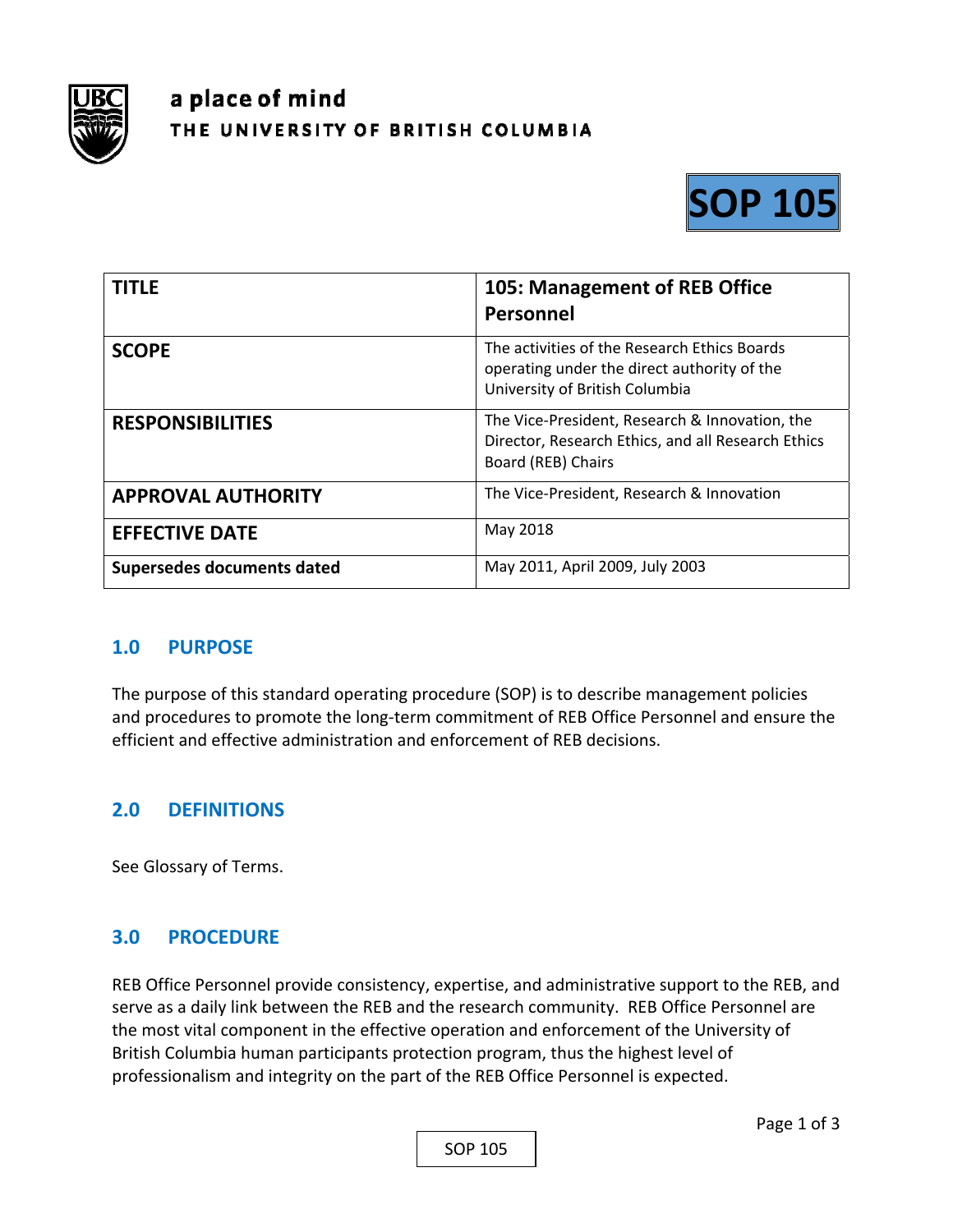## **3.1 Job Descriptions**

- **3.1.1** Job descriptions will be developed to establish the role requirements for the REB Office Personnel, in accordance with organizational policies and procedures<sup>1</sup>;
- **3.1.2** Members of the REB Office Personnel will be provided with a description of the responsibilities expected of their positions, as well as access to all applicable organizational policies and procedures. The performance of REB Office Personnel will be reviewed according to current Institutional guidelines.

#### **3.2 Responsibilities**

- **3.2.1**  REB Office Personnel responsibilities may include:
	- the pre-review of submissions and requests to the REB,
	- quality management activities,
	- the management of administrative issues involving REB research ethics oversight as described by applicable REB policies,
	- the implementation of REB directives, and
	- the provision of advice and information to the REB and researchers.

# **3.3 Hiring and Terminating REB Office Personnel**

**3.3.1** The human resource policies of the University of British Columbia determine the procedures and policies for recruiting, hiring, and terminating REB Office Personnel2.

#### **3.4 Delegation of Authority or Responsibility**

**3.4.1** Appropriate tasks or responsibilities may be delegated to the REB Office Personnel in accordance with University of British Columbia/REB policy, if the individual has the expertise to carry out the task(s), as per applicable guidelines.

#### **3.5 Performance Evaluations and Documentation**

- **3.5.1** Performance feedback will be provided on an ongoing basis;
- **3.5.2** The human resource policies of the University of British Columbia will determine responsibility for conducting formal performance evaluations in accordance with organizational policies and procedures<sup>3</sup>;